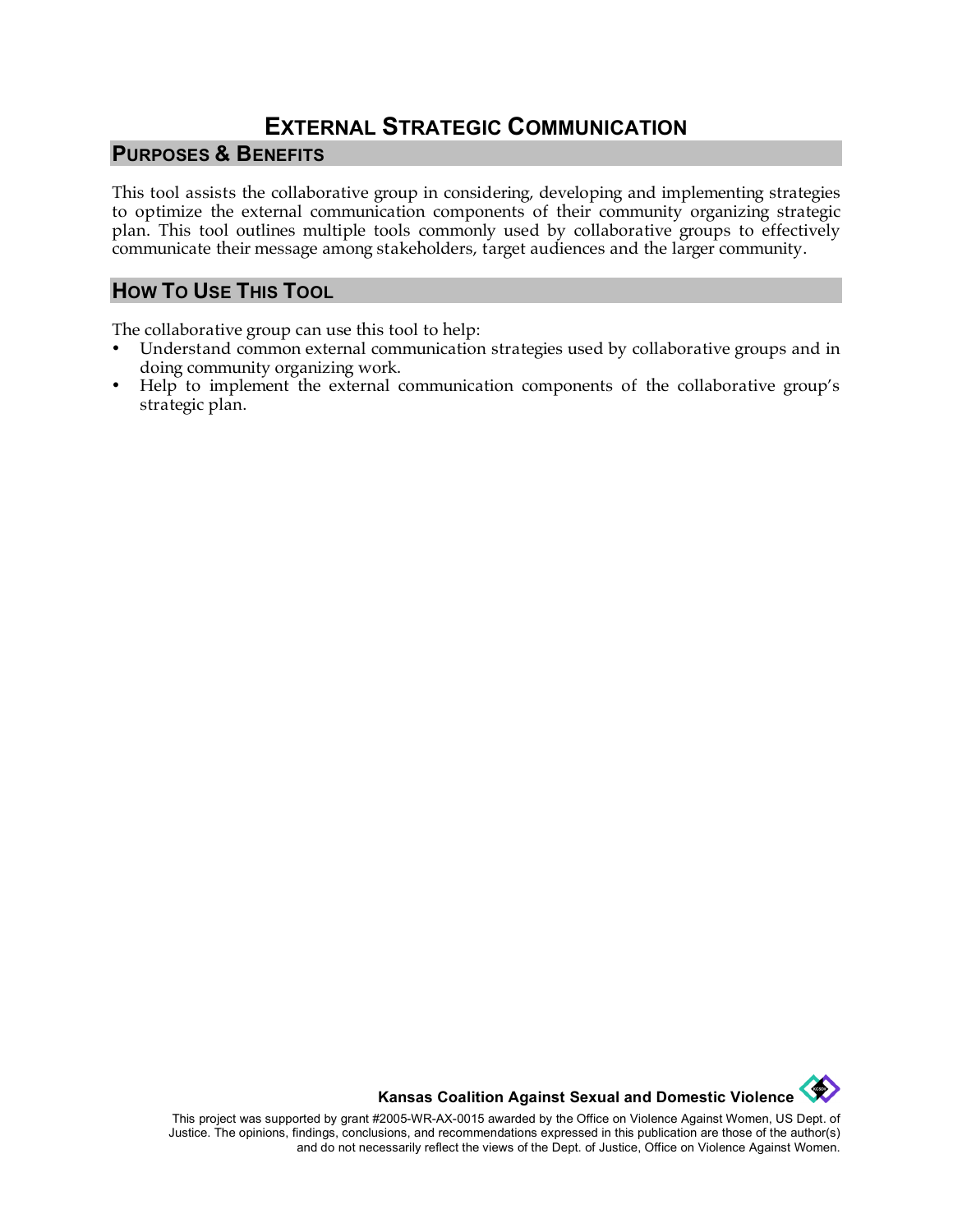# **EXTERNAL STRATEGIC COMMUNICATION**

External strategic communication helps to promote a group's work in the larger community to enhance support, increase community involvement and participation, and promote successful change facilitated by building a "buzz" around the collaborative group's community organizing work.

The external communication tools in this document outline various techniques and strategies for effectively optimizing communication efforts to the larger community and enhancing the performance of the group's community organizing work.

### **Grassroots Marketing**

Grassroots marketing uses non-traditional, flexible, cost-effective methods aimed at building strong and lasting relationships using a word of mouth approach. Advantages of grassroots marketing include:

- Gaining loyalty and involvement
- Fostering consistent and repeat business
- Creating a potentially positive impact on the community
- "Doing well by doing good"
- Protecting initiatives and collaborative partnerships against external economic factors

Common types of grassroots marketing include:

- **Press Releases** Press releases are an inexpensive way to alert local media and other stakeholders of newsworthy events. Press releases can be sent via email, fax or regular mail. A press release is designed to gain media interest and give local press preliminary information on which to base a larger story. Developing relationships with local media can help to pique interest when a press release is distributed. Tips for writing an effective press release:
	- o Hook the reader early. Lead with your most interesting information.
	- o When possible, relate your story to pre-existing ones.
	- o Be selective about issuing press releases.
	- o Target your audience.
	- o Target the press release's recipients.
	- o Don't inflate the truth.
	- o Build relationships with the media.

The format includes:

- o Placing the "for immediate release," contact person, organization, telephone number, fax number, email address and website address
- o Next, create a bolded headline and underneath it the city, state, date, followed by the opening paragraph (include who, what, when, where, why and how).
- $\circ$  Underneath the opening paragraph, include the body text, which is 2 3 paragraphs outlining the key points of the issue, supported by data and quotes from spokespersons.
- o At the bottom, list the "for additional information or a sample copy contact information," summarize the issue once more, and include the collaborative group's historical information.
- **News Conferences** Like press releases, plan a news conference around a newsworthy event. Tips for having a successful news conference include:
	- o Indentifying spokespersons who would provide authentic and diverse comments
	- o Develop talking points (see "Scripted Communication" below)
	- o Identify visuals you could use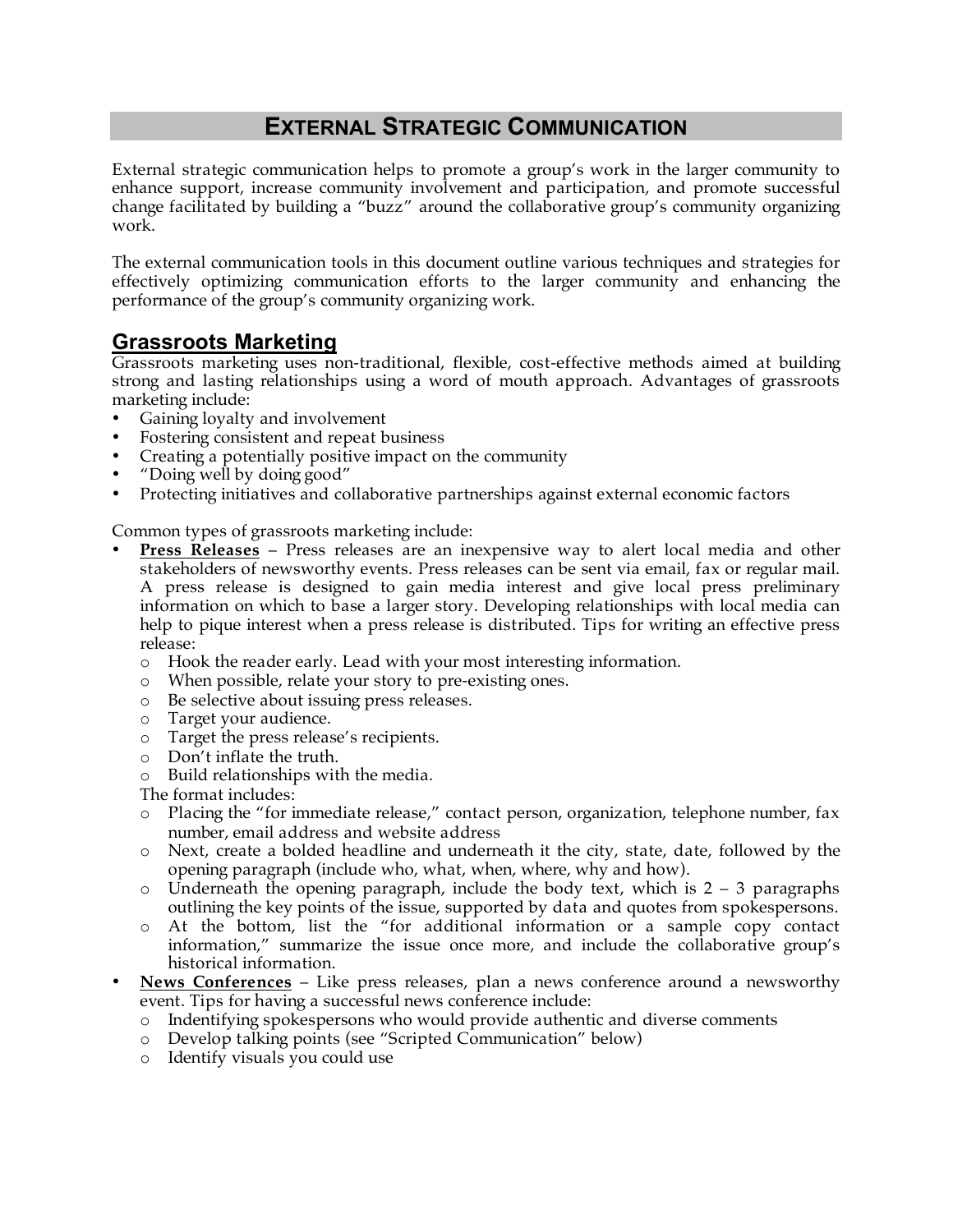- o Develop and distribute a media advisory in advance of the press conference (see the tips for writing an effective press release above, as many of those ideas are relevant for the media advisory
- o Create a media kit, including a press release (see the "Press Release" information above), photos (don't forget to obtain written permission from subjects as necessary), key quotes from spokespersons and contact information.
- **Public Service Announcements** Public service announcements (PSAs) can be sent to local radio stations, especially public radio stations that put an emphasis on spotlighting community events and partnerships. Tips for writing an effective PSA:
	- o Write in a conversational tone, exactly as you want it to be read.
	- o Develop varying lengths. You can read it out loud, timing it to determine the length.
	- o The format includes:
		- Placing the time length in the top left corner
		- Typing the message contents in all caps
		- o Placing the name of the group, a contact name, telephone number and range of dates for the PSA to air at the bottom of the page.
- **Letters to the Editor or an Op-Ed Column** Op-Eds are opinion pieces that run in the editorial section of the newspaper. Letters to the editor are also run in the editorial section of the newspaper. These pieces should include current and strong facts, be brief, and be straightforward but attention grabbing. Meeting with the editorial board to get their support and encourage them to develop an editorial letter are also useful approaches.
- **E-Communications** This can include communicating with a target audience through emails, a website and/or listserv. These mediums can be used to distribute announcements, press releases or newsletters.

## **Scripted Communication**

The benefits of scripted communication:

- Creating marketing messages that are delivered in a consistent manner by collaborative partners and community stakeholders; this helps to literally and figuratively keep everyone on the same page, minimizing confusion and increasing the likelihood of recall by message deliverers and recipients.
- Because the content is already composed, it increases the confidence of the message deliverer, thus increasing the likelihood of message promotion, including actively seeking opportunities to deliver the message when they arise.

Scripted communication includes:

- **Elevator Speech** An elevator speech is a fifteen-second monologue that sums up a collaborative partnership, project, event, initiative, etc. A good elevator speech explains who you are and what you do. While the partnership or initiative might have a more indepth explanation, an elevator speech can help increase the understanding of someone who is completely unfamiliar with your collaborative group and community organizing work.
- **Talking Points** Talking points are not necessarily intended to be shared in one sitting, but rather, are more like a list of answers to frequently asked questions. Talking points can be used by anyone, such as a collaborative partner, stakeholder or community partner, who communicates your message to others in an effort to increase public understanding of your collaborative partnership and community organizing efforts.

## **Social Marketing and Public Relations**

• **Social Marketing –** Social marketing uses marketing principles to sell behaviors and attitudes to influence a targeted audience to make positive change; it is intended to benefit a targeted audience or a community rather than the marketer. For example, a tire or insurance company ad might include a general message in support of non-violence or about hotline or